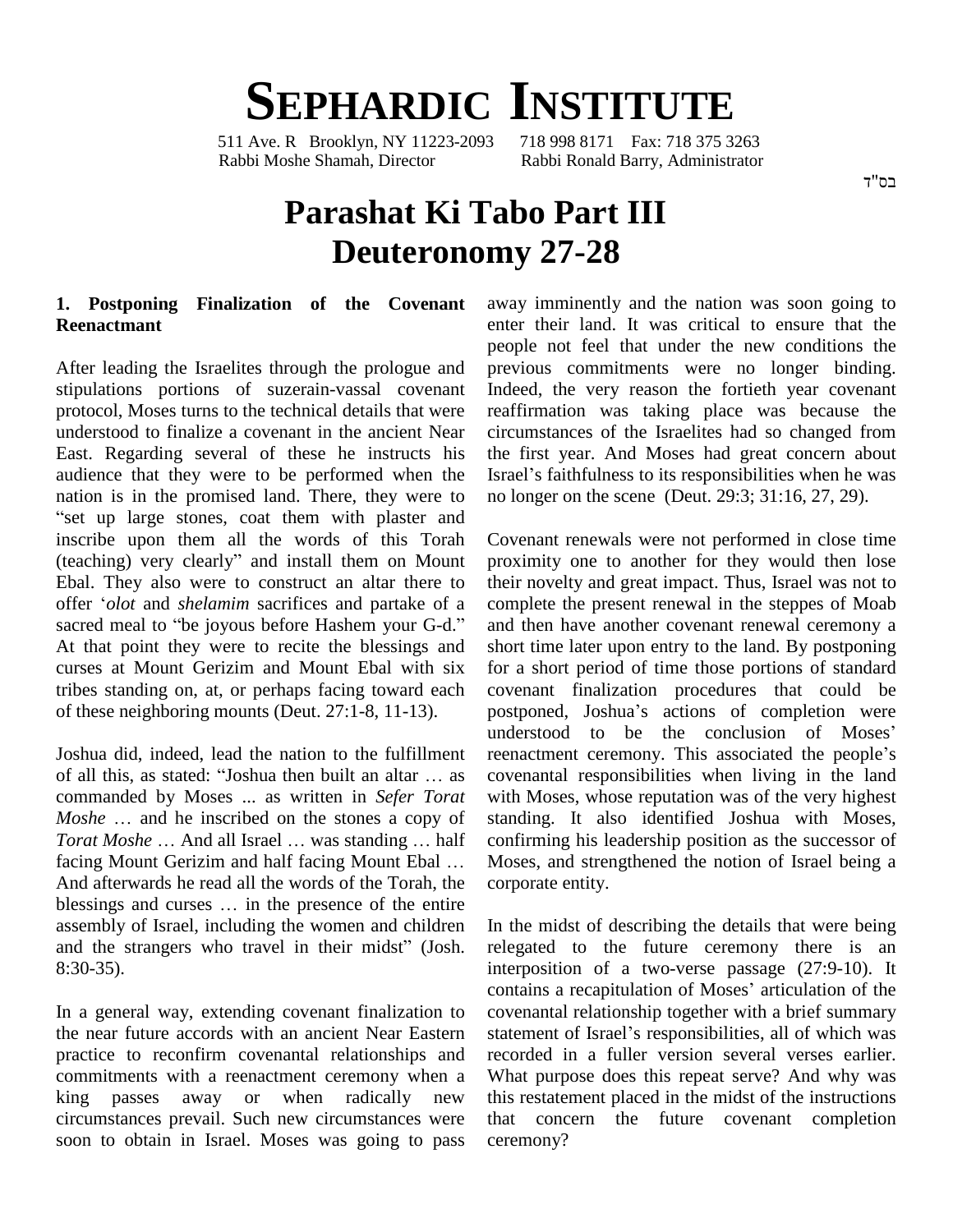In the restatement, the *Kohanim-Leviim* (the priests from the tribe of Levi), the carriers of the ark of the covenant and those officially in charge of the national sanctuary, joined with Moses in the declaration. Their participation indicates that their statement is the statement official proclamation of the G-d-Israel relationship that is being affirmed while Moses' previous Why official proclamation of the G-d-Israel relationship statement of the relationship in 26:16-19 was in the realm of instruction.

Moses' statement of 26:16-19 was an addendum of Moses' (unofficial) articulation of essentially the same sorts to his lengthy first-person address that began in 5:1. He initiated that address with a reminder of the covenant G-d contracted with Israel in Horeb. He then reviewed the Decalogue and followed it with an elaboration of the law compendium. The latter reviewed the Decalogue and followed it with an Toral<br>elaboration of the law compendium. The latter an alt<br>concluded with 26:15. Moses' articulation of the comp covenant relationship, which begins in 26:16, concludes his address with a reference back to his opening remarks in 5:1, while at the same time introducing a coming step in the covenant reaffirmation procedures. As Ronald Benun pointed out, Moses highlighted the covenantal backdrop to his declaration of the covenant relationship through in the text where it "belongs." number symbolism. His first word in Deuteronomy  $26:16$  is the  $8,000$ <sup>th</sup> word of his uninterrupted first- Thi person address counting from 5:1. (We will further comment on this and provide many associated details in our study *On Number Symbolism in the Torah from the Work of Rabbi Solomon D. Sassoon*.)

articulation of an important concept before an official proclamation that follows helps ensure that what is being said and done will be properly understood and appreciated and serves as a valuable educational and inspirational tool. It appears that Joshua employed such a tactic when he was old and decided that it was time for another covenant reenactment. Thus, in chapters 23 and 24 of the book of Joshua there is a great deal of repetition of details of covenant reenactment, but only in the second instance did they all stand before G-d (Josh. 24:1) and actually cut the covenant (v. 25).

After concluding his address Moses presumably spoke with the elders and the *Kohanim-Leviim* concerning the next steps of the covenant reaffirmation, as they were to participate in proclaiming them. The elders then joined Moses in teaching the people all the particulars of 27:1-8, those concerning the future ceremony of setting up large stones and inscribing all the words of the Torah upon them, etc. At that point the *Kohanim-Leviim* proclaimed the two-verse statement of covenant relationship and essentials.

Why did this passage follow the instructions concerning the future continuation of the covenant reenactment (and inserted in the midst of the future continuation ceremony)? Why was it not attached to reenactment (and inserted in the midst of the future<br>continuation ceremony)? Why was it not attached to<br>Moses' (unofficial) articulation of essentially the same subject matter? The explanation appears to be as follows. Had the covenant completion taken place at the present time the inscribing of the words of the Torah on great stones and celebrating the event with an altar and sacrifices would have been attached to the completion of the stipulations. Since the inscribing on stones was postponed, Moses attached his articulation of the covenant relationship to the completion of the stipulations. The proclamation of the covenant relationship belongs before the proclamation of the blessings and curses. Accordingly, Moses had the *Kohanim-Leviim* make their proclamation at the point in the text where it "belongs." *Kohanim-Leviim* make their proclamation at the point

the Work of Rabbi Solomon D. Sassoon.) time? After all, chapter 29 describes the present<br>"cutting" of the covenant and chapter 31 speaks of<br>Such "priming" of the people with a preliminary Moses writing "this Torah" and tra This approach answers another question. Why were the details of the future finalization presented at the point where they were and not after completing all the procedures that were to be completed at the present time? After all, chapter 29 describes the present rocedures that were to be completed at the present<br>ime? After all, chapter 29 describes the present<br>cutting" of the covenant and chapter 31 speaks of time? After all, chapter 29 describes the present<br>"cutting" of the covenant and chapter 31 speaks of<br>Moses writing "this Torah" and transmitting it to the priests as well as instructing them about convening septennial assemblies for covenant reinforcement. In chapter 31 he instructs that the *Sefer Torah* must be placed in the ark of the covenant and he designates witnesses. All these are elements of covenant format (see our study *On the Covenant Between G-d and Israel: Meaning and Format*). It appears that Moses preserved the sequence of covenant protocol and brought up the details he was going to postpone in their proper order.

#### **2. Concerning the Denunciations and the Blessings and Curses**

In *peshat*\* the blessings and curses ceremony described in Deuteronomy 27:11-13 does not refer to the adjacent twelve *arur* ("cursed be") denunciations that damn those who commit certain specified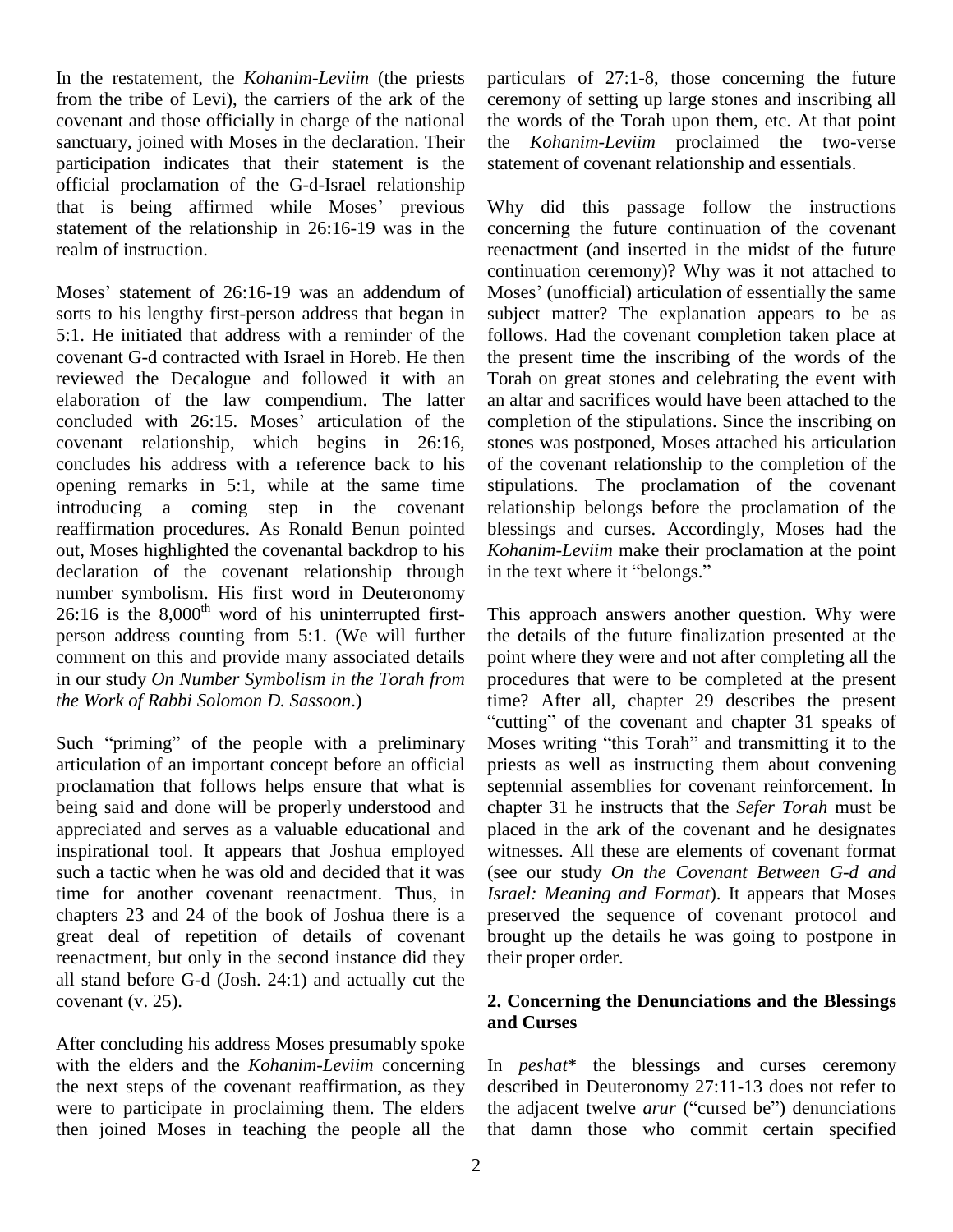transgressions. This is despite the fact that the *arur* denunciations begin in the very next verse (14) without a break in the text. Ibn Ezra made the case well. These denunciations are recited by the Levites and do not include a section of blessings, in contrast to the blessings and curses, which were to be recited by representatives of the twelve tribes, as stated "these" shall stand to bless the people on Mount Gerizim upon your crossing the Jordan: Simeon, Levi, Judah ... and comm<br>these shall stand for the curse on Mount Ebal: Reuben, such<br>Gad, Asher ..." (27:12). usuall these shall stand for the curse on Mount Ebal: Reuben,

Hence, Ibn Ezra explained, the blessings and curses refer to statements that appear in chapter 28, specifically to the six short formulations of blessings auth refer to statements that appear in chapter 28, transspecifically to the six short formulations of blessings author<br>that each begin with the word *barukh* ("blessed" denu [28:3-6]) and the six opposites that each begin with the word *arur* (vv. 16-19). Since these comprise two groups of six and since the Israelites were divided into two groups, six tribes to recite blessings and six to recite curses, it is likely that following appropriate introductions each tribe recited one of those short Each individual is to respond "amen" to the statements. This is a practical amount to be declaration proclaimed from the mountains by representatives of the tribes. The balance of the blessings and curses recorded in chapter 28 would be read by the leader, as it appears was done by Joshua.

The twelve *arur* denunciations that are presented in the text before the detailing of the blessings and curses were to be recited before the declaration of the latter and were preliminary to them. The Levites appe curses were to be recited before the declaration of the The f<br>latter and were preliminary to them. The Levites appear<br>would formally address them "to each Israelite person an inc latter and were preliminary to them. The Levites appear<br>would formally address them "to each Israelite person an ir<br>in a loud voice." From the context it is clear that these imag denunciations were directed against possible perpetrators of certain transgressions, essentially those that are committed either stealthily, in private or the Decalogue's  $\overline{z}$ פַּבַּד). In scriptural style, the through exploitation of vulnerable individuals who were either unaware of what was being done or powerless to protest.

The denunciations addressed the following transgressions: idolatry performed in secret, neighbor's land. (In our Shofetim Part I study we denigrating parents, moving a neighbor's property line, misleading the blind, judicial corruption, one's boundary marker attested in 19:14 is formulated especially against the powerless, four sexual transgressions that arise in circumstances that are common (cases in which being in close proximity does not arouse suspicion) and which invariably occur in private, striking a fellow man in secret and taking a

payment to killan innocent man. (The word translated here as "payment" is *shohad*, which usually is thought of as a bribe to a judge, here does not appear to necessarily be used in a judicial context.) The final *arur* addresses the individual who is not committed to fulfill the terms of the covenant.

Even when the great majority of a nation is sincerely committed to maintaining a just and moral society, such clandestine or private transgressions would<br>usually not be detected. It is assumed that if the law-<br>abiding citizens would be aware of an individual's usually not be detected. It is assumed that if the lawstraying they would intervene, either preventing the transgression or bringing it to the attention of the authorities. But with the subjects of these denunciations the nation does not have such a measure of protection and this may thus allow a compromising of national standards to set in. Accordingly, a heavy curse is placed upon these particular violators as an

introduction to the reward and punishment statements.<br>Each individual is to respond "amen" to the of each denunciation, indicating agreement. The effect is an oath by each individual that invokes divine punishment upon him or herself in case of violation of any one of them. The concept appears similar to what is later expressed in 29:17-18 as concerns a private sinful disposition, when an individual refuses to make a commitment to the oath.

The frame of reference for the *arur* denunciations appears to have been the Decalogue. They begin with an individual who would make a *pesel* (sculptured image) or *masekha* (molten image) followed by one who dishonors father or mother (the word employed is e) or *masekha* (molten image) followed by one dishonors father or mother (the word employed is , derived from the term  $\frac{1}{r}$  that is the opposite of who dishonors father or mother (the word employed is מֲקָלֶה, derived from the term קל<br>קל phat is the opposite of the Decalogue's  $\frac{1}{2}$ פַּבֵּד (In scriptural style, the references drawn from the later commandments are done in a chiasmic fashion. The third *arur* refers to the eighth commandment, the prohibition against stealing, manifest in the denunciation of one who would move the boundary markers, stealing his neighbor's land. (In our *Shofetim Part I* study we would move the boundary markers, stealing his point out that it appears that the prohibition to move neighbor's land. (In our *Shofetim Part I* study we<br>point out that it appears that the prohibition to move<br>one's boundary marker attested in 19:14 is formulated as an extension of the eighth commandment.) The next *arur* refers to one who misleads a blind person who is away from home, having no one to check on what was sold or paid to him. It is an extension of stealing. Fifth is perverting justice for the stranger,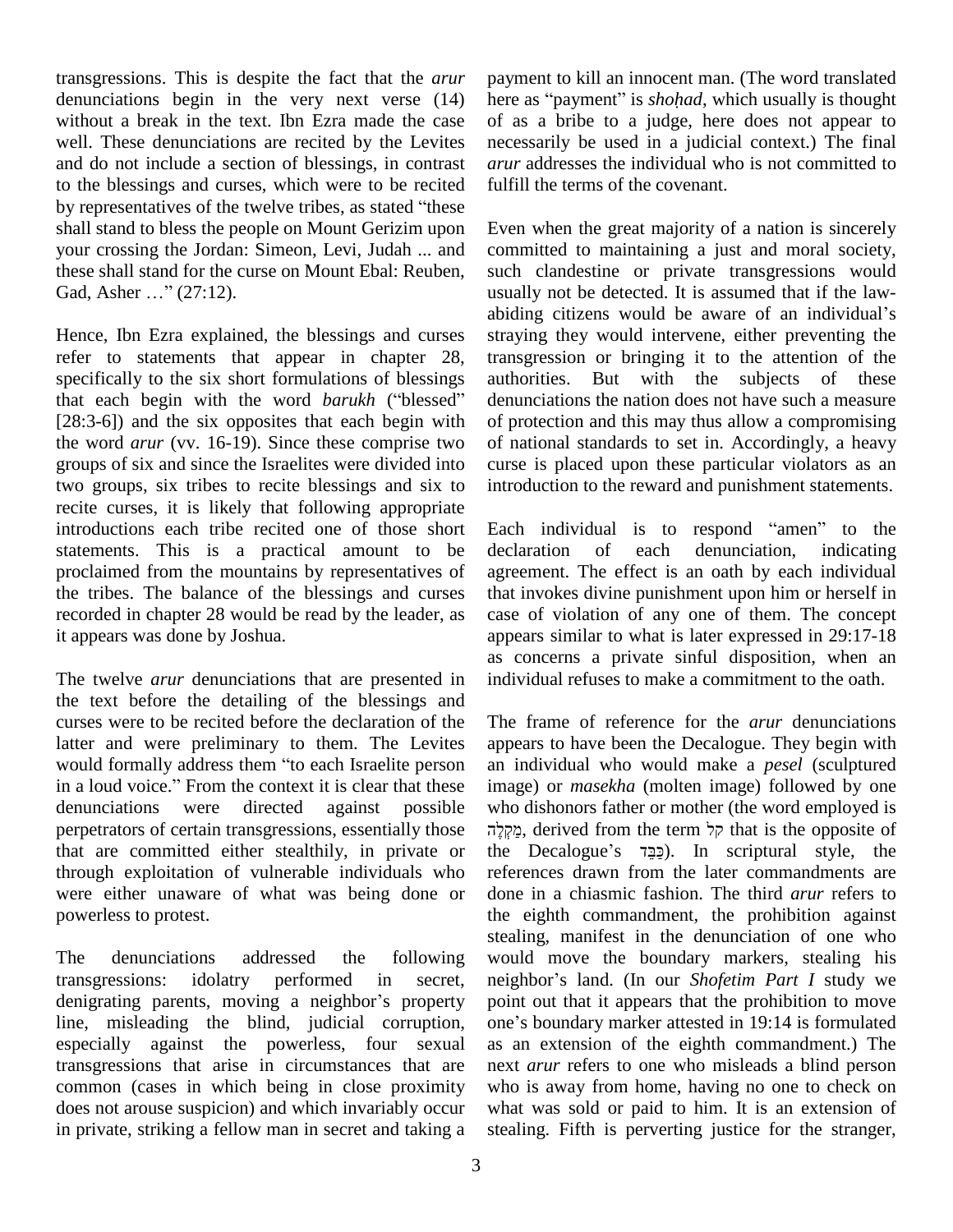orphan or widow, which also fits the category of the eighth commandment. The next four denunciations G-d<br>are cases of sexual improprieties (having relations vers<br>with one's father's wife, a beast, a sister or a motherare cases of sexual improprieties (having relations in-law), extensions of the seventh commandment. The following two are extensions of the sixth eyes to see or ears to hear until this day" (עד היוֹם הְזָה). commandment, the prohibition against killing. Thus, it We do not refer to the attribution of Israel's lack of an appears there is an 8-7-6 pattern present.

The final *arur* is general and refers to one who is not committed to all the particulars of the teaching. This perh<br>may have been influenced by the tenth commandment, seek may have been influenced by the tenth commandment, seek a heart to understand, therefore G-d did not give<br>
"Do not covet," which is a bulwark against violating you one" (Malbim). In any event, the statement should the previous commandments.

#### **3. Introduction to the Covenantal Assembly**

The major statement of blessings and curses follows (28:1-68). Upon its culmination the Torah provides a concluding verse\*\* to the whole covenant reaffirmation process. Deuteronomy 28:69a states: heart to know Me ... when they return to me with all These are the words of the covenant that Hashem their heart" commanded Moses to contract with the Israelites in f These are the words of the cov<br>commanded Moses to contract w<br>צְנָה ה' אֶת מֹשֶׁה ( אֶת מֹשֶׁה f the searce the words of the covenant that Hashem the commanded Moses to contract with the Israelites in Hether and of Moab" (אלה דברי הברית אשר צוה ה' manded Moses to contract with the Israelites in He<br>and of Moab" (אֶלֶה דִּבְרֵי הַבְּרִית אֲשֶׁר צִּוָּה ה' אֶת מְשֶׁה afte<br>יִלְכְרת אֶת בְּנֵי יִשְׂרָאֵל בְּאֶרֶץ). Perhaps יִדְבֵי (''words'') דּבְרֵי (יִלְכְרֹת אֶת בְּנֵי יִשְׂרָאֵל בְּאֶרֶץ מוֹאָב (''words'') (יִלְכְרֹת אֶת בְּנֵי יִשְׂרָאֵל בִּאֶרֶץ ל $\mbox{(``words')}$  should be translated ''terms,'' as the NJPS has it. This clause refers to the substantive portions of the covenant that Moses had been presenting to the Israelites from the beginning of Deuteronomy, namely, the prologue (historical background), the stipulations (laws), articulation of the relationship and the portions left for the future ceremony that include this such the blessings and curses. The technical details follow associated with "cutting" the covenant, appointing forty the blessings and curses. The technical details witnesses, writing it and delivering it to the priests and Egypt<br>the shrine, would follow. The concluding portion of benefa<br>verse 28:69 states: "besides the covenant He wilder the shrine, would follow. The concluding portion of verse 28:69 states: "besides the covenant He wilderness these past forty years" in a most wondrous contracted with them at Horeb." This points to the manner, etc. Why would Moses mention that they continuing relevance of both covenants described in the Torah.

After an introductory paragraph (29:1-8) Moses addresses a national assembly convened for the actual covenant enactment ceremony (29:9 ff.). His brief introduction and the details of the ceremony are day" you do not understand, despite all He did for themselves a pithy digest of the most basic covenantal introduction and the details of the ceremony are day"<br>themselves a pithy digest of the most basic covenantal you.<br>elements: a review of G-d's benefactions, the "the relationship established, the demand for loyalty to your sight," Moses is overwhelmed by the thought Him and consequences for compliance and noncompliance.

In the introductory passage (29:1-8), while recalling In the introductory passage (29:1-8), while recalling<br>G-d's great kindnesses to Israel, Moses utters a oneverse comment that does not appear to fit into the G-d's great kindnesses to Israel, Moses utters a one-<br>verse comment that does not appear to fit into the<br>natural flow of the passage. He declares (v. 3): "And Hashem has not given you a heart to understand or<br>eyes to see or ears to hear until this day" (עֲד הֵיּוֹם הֲזֶה).<br>We do not refer to the attribution of Israel's lack of an natural flow of the passage. He declares (v. 3): "And understanding heart to G-d as anomalous to the passage. That may be seen as a figure of speech based on His being the cause of causes (Ibn Ezra). Or passage. That may be seen as a figure of speech based<br>on His being the cause of causes (Ibn Ezra). Or<br>perhaps it should be taken as saying, "You did not seek a heart to understand, therefore G-d did not give perhaps it should be taken as saying, "You did not<br>seek a heart to understand, therefore G-d did not give<br>you one" (Malbim). In any event, the statement should not be thought of as negating free will, a foundational principle of the Torah from the very beginning, which not be thought of as negating free will, a foundational<br>principle of the Torah from the very beginning, which<br>Moses will soon emphasize (Deut. 30:15, 19). G-d's prophecy to Jeremiah concerning His future favorable disposition toward the exiles may be associated with prophecy to Jeremiah concerning His future favorable<br>disposition toward the exiles may be associated with<br>וְנָתַחִּי לְהֶם לֵּב ۔<br>dist osition toward the exiles may be associated with<br>וְנָתַתִּי לְהֶם לֵב : prese and the attached subject matter<br>לְדַעַת אתִי...כִּי יָשֶׁבוּ אֱלֵי בְּכָל (''And I shall give them a fins verse and the attached subject matter: נְבָתַּתִּי לָהֶם לֵב [[נְתַּתִּי לִהֶם ל<br>מַעֲת אתִי...כִּי יָשֶׁבוּ אֵלֵי בְּכָל לִבָּם And I shall give them a<br>heart to know Me ... when they return to me with all לְדַעַת אתִי...כִּי יָשֶׁבוּ אֵלֵי בְּכָל לִבָּם ("And I shall give them a<br>heart to know Me ... when they return to me with all<br>their heart" [Jer. 24:7]). That is a clear assertion that He will give them a more understanding heart only after they sincerely choose to return to Him.

But more basically, what is Moses saying in this verse and how does it connect to the context?

In a talmudic *aggadah*, it appears to have been interpreted as follows: "Finally, on this day you understand" (*b.* '*Abod. Zar.* 5b). However, in *peshat*, this surely does not fit the context. The statement follows a review of what G-d did for the Israelites forty years before, beginning with the wonders in Egypt, and precedes a continuation of citing His forty years before, beginning with the wonders in<br>Egypt, and precedes a continuation of citing His<br>benefactions with, "And I led you through the Egypt, and precedes a continuation of citing His<br>benefactions with, "And I led you through the<br>wilderness these past forty years" in a most wondrous manner, etc. Why would Moses mention that they finally understand in the midst of citing the benefactions?

It appears that Moses is saying, as <sup>H</sup>izquni understands it and as its natural reading would have It appears that Moses is saying, as Hizquni<br>understands it and as its natural reading would have<br>it, <sup>\*</sup>it, included), that is, "Yet to this understands it and as its natural reading would have<br>it, לוֹם זֶה בִּכְלָל, (this day is included), that is, "Yet to this<br>day" you do not understand, despite all He did for day" you do not understand, despite all He did for you. Upon citing the miraculous events of the Exodus, "the great sign and wonders" that were performed "in you. Upon citing the miraculous events of the Exodus,<br>"the great sign and wonders" that were performed "in<br>your sight," Moses is overwhelmed by the thought that the Israelites have not yet properly internalized the meaning of what transpired despite its remarkable